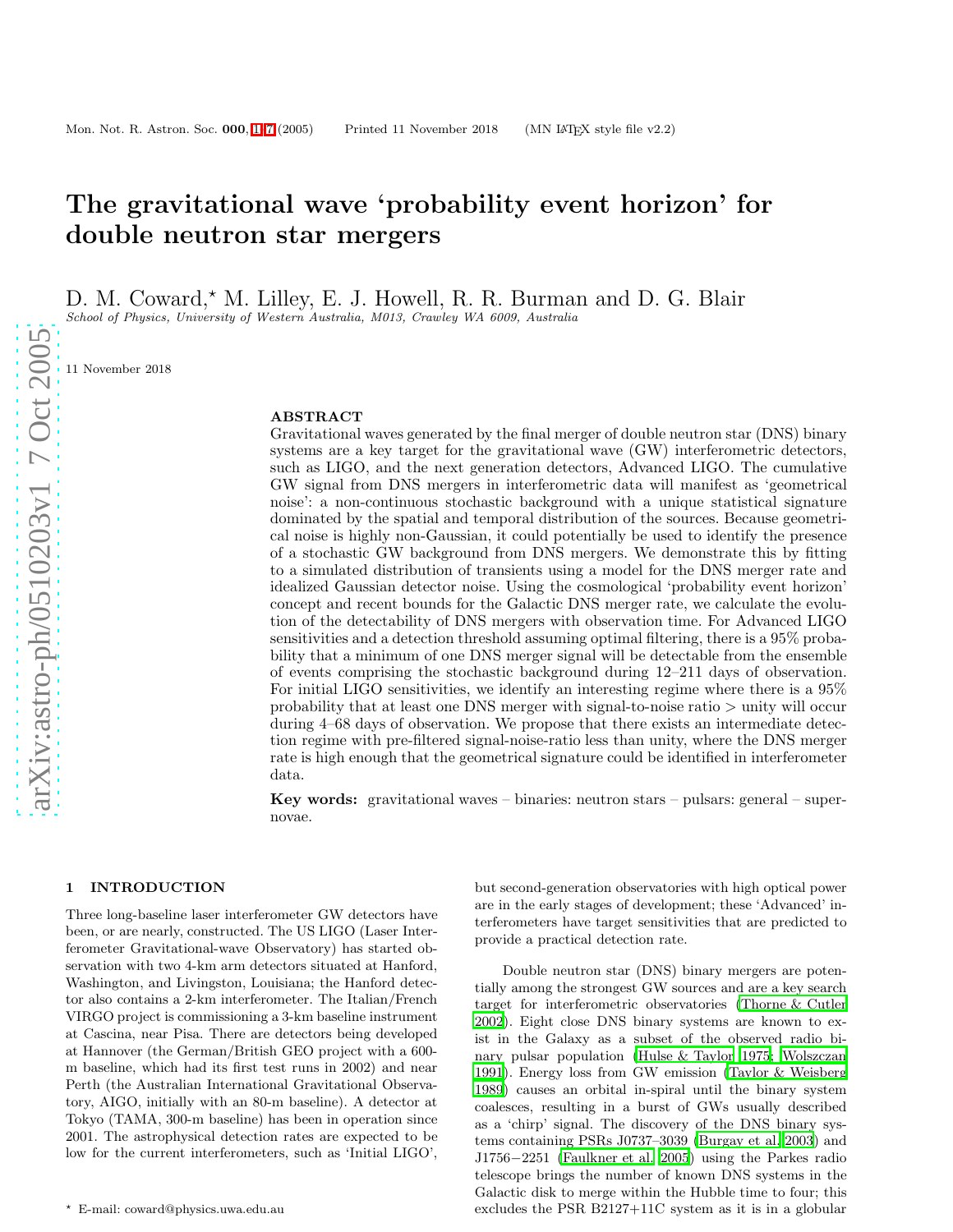cluster and probably not formed by binary evolution (see Table 1). With an orbital period of only 2.45 hr, the double pulsar system J0737–3039A,B will coalesce in only 87 Myr, a factor of 3.5 shorter than the coalescence time of the Hulse-Taylor PSR B1913+16 system, which yielded the first evidence for gravitational radiation. Predicted merger rates are dominated by the J0737–3039 system, because of its proximity, short coalescence time and the difficulty of its discovery [\(Faulkner et al. 2005](#page-6-4)). In contrast, PSR J1756– 2251's parameters are similar to those of previously known pulsars; thus, its very recent addition isn't expected to significantly alter the predicted merger rate.

In order to estimate the DNS coalescence rate, Kalogera et al. (2001) used a semi-empirical approach, based on the physical properties of known DNS systems and pulsar survey selection effects, to obtain scale factors that correct for the unobserved fraction of existing systems. In an alternative approach, Kim et al. (2004) generated the probability distribution of merger rates using Monte Carlo simulations in which they populate a model galaxy with a specified number of NS binaries whose properties are those of known systems; they also model survey selection effects to deduce detection rates and their statistical significance. With this model and more up-to-date pulsar survey results that include J0737– 3039, [Kalogera et al. \(2004\)](#page-6-5) presented updated bounds for the coalescence rate for Galactic disk DNS systems, yield- $\text{img } R_{\text{DNS}} = 83^{+209.1}_{-66.1} \text{ Myr}^{-1}$ , and derived detection rates for Initial and Advanced LIGO of  $34.8^{+87.6}_{-27.7} \times 10^{-3}$  yr<sup>-1</sup> and  $168.8^{+470.5}_{-148.7}\times$  yr<sup>-1</sup> respectively, factors 5-7 higher than previous estimates.

Others [\(Piran 1992](#page-6-6); [Ando 2004](#page-5-2)) assume a simple parametrization of merger rates with merger probability  $P_m(t) \propto t^{\alpha}$ , where t is the time from formation of the binary and  $\alpha$  is a constant; the distribution of mergers as a function of time is simply given by the convolution of the star formation rate with the distribution  $P_m(t)$ . [Regimbau et al. \(2005\)](#page-6-7), using numerical simulations, derive a probability distribution for DNS merger time,  $\tau$ , of the form  $P(\tau) = 0.087/\tau$ , and find that mergers are possible between  $2 \times 10^5$  yr and the age of the Universe. Using both evolutionary and statistical models, [Regimbau et al. \(2005](#page-6-7)) find a Galactic merger rate of  $1.7 \times 10^{-5}$  yr<sup>-1</sup>, similar to the lower bound calculated by [Kalogera et al. \(2004](#page-6-5)).

A purely theoretical approach to estimate coalescence rates can be based on the predictions of population synthesis models that attempt to simulate the entire pulsar population [\(Lipunov et al. 1997](#page-6-8); [Belczynski et al. 2002](#page-5-3)). However, the size of the parameter space and associated uncertainties involved seriously limit this way of inferring merger rates. For instance, new theoretical models of merger formation can have considerable impact: Recent simulations by Chaurasia and Bailes (2005) show that significant kick velocities imparted to neutron stars at birth give rise to highly eccentric orbits resulting in accelerated orbital decay and greatly reduced lifetimes. Their work indicates that a non-negligible fraction of DNS systems could merge within times as short as 10 yrs. This implies that there could be a selection effect favouring the observation of those binary pulsar systems that coalesce over relatively long times.

Our interest is in the detection of a GW background generated by DNS merger events throughout the cosmos. As a starting point, we adopt the Galactic coalescence rates



<span id="page-1-0"></span>Figure 1. The differential DNS merger rate as a function of redshift z using the lower Galactic rate of 17 Myr<sup>-1</sup> from Kalogera et al. (2004) and four merger times,  $\tau = (0,1,2,5)$  Gyr, assumed the same for all systems. The curves are calculated using the SFR evolution factor obtained from the parametrized model labelled SF2 in Porciani & Madau (2001) and a flat-Λ cosmology with  $\Omega_{\rm m} = 0.3$  and  $\Omega_{\Lambda} = 0.7$ , assuming a SFR cut-off at  $z = 5$ ; the cut-off projects forward in time to the end points of the timedelayed curves. A time delay of 1–5 Gyr has minimal effect on  $dR_{\text{DNS}}/dz$  at small z compared to the differential rate locked to the evolving SFR.

of [Kalogera et al. \(2004](#page-6-5)) as a basis for estimating the rate density in our local intergalactic neighbourhood. To project this throughout the Universe, we assume that the DNS system formation rate follows the evolving star formation rate (SFR), for DNS systems with relatively short merger times of tens to hundreds of millions of years. In this way, we employ the updated Galactic DNS merger rate estimates as input to a model that describes the observer's evolving record of DNS mergers in terms of a 'probability event horizon' (PEH). We describe how the detectability of DNS mergers evolves with observation time.

We use the PEH concept [\(Coward & Burman 2005](#page-6-9)) to describe the cumulative GW signal from cosmic DNS mergers and show that the signal is dominated by the spatial and temporal distribution of events. Instead of describing such a signal as 'stochastic', we argue that the signal, although temporally random, has a unique signature. We use the term 'geometrical noise' to distinguish it from the stationary noise usually associated with a primordial GW stochastic background.

### 2 THE COSMOLOGICAL PROBABILITY EVENT HORIZON

In the standard Friedmann cosmologies, one can express the differential DNS merger rate as the merger rate in the redshift shell z to  $z + dz$ :

$$
dR_{\rm DNS} = \frac{dV}{dz} \frac{r_0 e(z)}{1+z} dz, \qquad (1)
$$

where  $dV$  is the cosmology-dependent co-moving volume element and  $R_{\text{DNS}}(z)$  is the all-sky ( $4\pi$  solid angle) DNS merger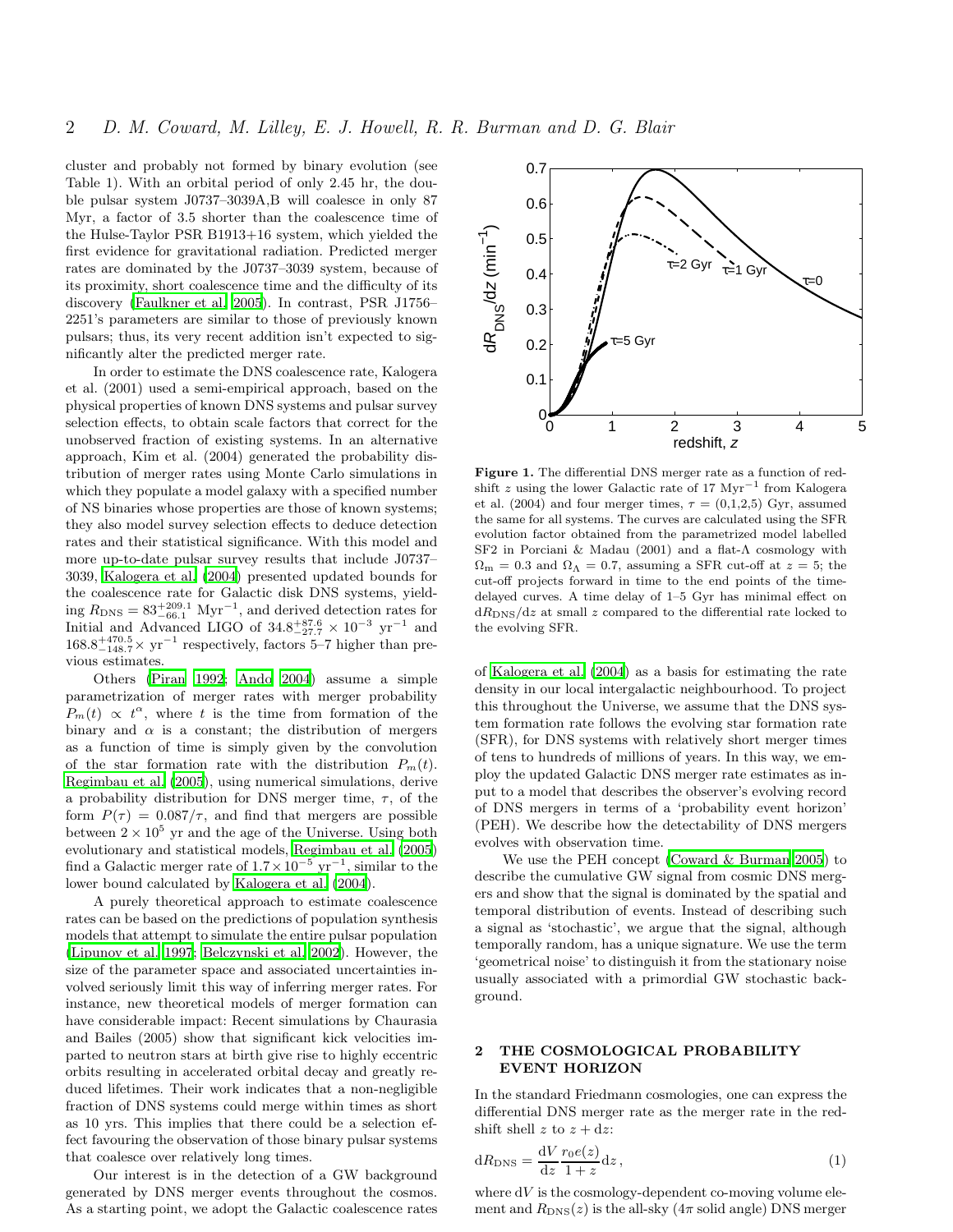Table 1. DNS systems containing radio pulsars arranged in order of increasing estimated coalescence time. The first entry is the double pulsar system; the second system is in a globular cluster (M 15); the third is the Hulse-Taylor binary. Here, e is the orbital eccentricity,  $\tau_c$  is the pulsar characteristic age and  $\tau_{\rm GW}$  is the time remaining to coalescence due to emission of gravitational radiation. The relationship between a pulsar's characteristic and true ages is not clear, but we suppose the total coalescence time from birth to be  $\tau_c + \tau_{\rm GW}$ . Bold type indicates DNS systems that will coalesce in less than  $10^{10}$  yr; the gobular-cluster system B2127+11C is excluded because its formation history is probably different from those of the Galactic-disk systems: it is likely that this system has undergone partner exchange from close interactions. References: (1) Lyne et al. (2004); (2) Burgay et al. (2003); (3) Anderson et al. (1990); (4) Hulse & Taylor (1975); (5) Faulkner et al. (2005); (6) Wolszczan (1990); (7) Lyne et al. (2000); (8) Nice et al. (1996); (9) Champion et al. (2004). Adapted from Faulkner et al. (2005)

| <b>PSR</b>                                                                                                                         | pulsar<br>period<br>(ms)                            | orbital<br>period<br>(hr)                                   | $\epsilon$                                                           | system<br>mass<br>$\rm (M_{\odot})$                        | $\tau_{\rm c}$<br>(Myr)                             | $\tau_{\rm GW}$<br>(Myr)                                                                          | Ref.                                                   |
|------------------------------------------------------------------------------------------------------------------------------------|-----------------------------------------------------|-------------------------------------------------------------|----------------------------------------------------------------------|------------------------------------------------------------|-----------------------------------------------------|---------------------------------------------------------------------------------------------------|--------------------------------------------------------|
| $J0737 - 3039A$ , B<br>B2127+11C<br>$B1913 + 16$<br>$J1756 - 2251$<br>B1534+12<br>$J1811 - 1736$<br>$J1518 + 4904$<br>$J1829+2456$ | 23, 2773<br>31<br>59<br>28<br>38<br>104<br>41<br>41 | 2.45<br>8.04<br>7.75<br>7.67<br>10.10<br>449<br>207<br>28.2 | 0.088<br>0.681<br>0.617<br>0.181<br>0.274<br>0.828<br>0.249<br>0.139 | 2.58<br>2.71<br>2.83<br>2.57<br>2.75<br>2.6<br>2.61<br>2.5 | 210,50<br>969<br>108<br>444<br>248<br>900<br>16,000 | 87<br>220<br>310<br>1690<br>2690<br>$1.7 \times 10^{6}$<br>$2.4 \times 10^{6}$<br>$6 \times 10^4$ | (1,2)<br>(3)<br>(4)<br>(5)<br>(6)<br>(7)<br>(8)<br>(9) |

rate, as observed in our local frame, for sources out to redshift z. Source rate density evolution is accounted for by the dimensionless evolution factor  $e(z)$ ; this is normalized to unity in the present-epoch universe  $(z = 0)$  so  $r_0$  is the  $z = 0$  rate density. The Galactic DNS merger rate is converted to a rate per unit volume,  $r_0$ , using the conversion factor  $10^{-2}$  from [Ando \(2004\)](#page-5-2) for the number density of galaxies in units of Mpc<sup>-3</sup>. The  $(1 + z)$  factor accounts for the time dilation of the observed rate by cosmic expansion, converting a source-count equation to an event rate equation.

We assume a 'flat- $\Lambda$ ' cosmology, in which the density parameters of matter and vacuum energy sum to unity; we use  $\Omega_{\rm m} = 0.3$  and  $\Omega_{\Lambda} = 0.7$  for their present-epoch values and take  $H_0 = 70$  km s<sup>-1</sup> Mpc<sup>-1</sup> for the Hubble parameter at  $z = 0$ . With the assumption that the DNS system formation rate follows the evolving star formation rate,  $e(z)$  is obtained by normalizing a SFR evolution model to its  $z = 0$  value. Presently there is no consensus among astronomers on a model of star formation history at high z, so we shall use the parametrized model labelled SF2 of [Porciani & Madau \(2001\)](#page-6-10) scaled to the flat-Λ cosmology; see [Coward & Burman \(2005\)](#page-6-9) for details. The cumulative DNS merger rate  $R_{\text{DNS}}(z)$  is calculated by integrating the differential rate from the present epoch to redshift z:

$$
R_{\rm DNS}(z) = \int_0^z (\mathrm{d}R_{\rm DNS}/\mathrm{d}z) \, \mathrm{d}z \,. \tag{2}
$$

Whereas core-collapse supernova events (because of their short-lived progenitors) closely follow the evolving star formation rate, DNS merger events are generally significantly delayed with respect to star formation. In order to test the sensitivity of  $dR_{\text{DNS}}/dz$  to this delay, we have calculated it under the simplified assumption that all such events are delayed by the same merger time  $\tau$ . Figure [1](#page-1-0) plots  $dR_{\text{DNS}}/dz$  for four choices of  $\tau$ , namely 0, 1, 2 and 5

Gyr. The three delayed curves were obtained by converting  $e(z)$  to a function of cosmic time (or, equivalently, look-back time), shifting it by  $\tau$  and then converting back to a function of z. Cosmic time and z are related by the evolving Hubble parameter  $H(z)$ , which can be expressed in terms of the contributions of matter and vacuum energy [\(Peebles 1993](#page-6-11)):

$$
h(z) \equiv H(z)/H_0 = \left[\Omega_{\rm m}(1+z)^3 + \Omega_{\Lambda}\right]^{1/2}
$$
 (3)

for a flat-Λ cosmology, and cosmic time is expressed by the formula:

$$
T_{\cos}(z) = \int_0^z [(1+z)h(z)]^{-1} dz.
$$
 (4)

Figure 1 shows that a 1–2 Gyr merger time does not significantly alter  $dR_{\text{DNS}}/dz$ , especially for small z. Increasing  $\tau$  has the effect of reducing the available volume for observing DNS mergers and, for  $\tau > 5$  Gyr, coalescences are restricted to the volume bounded by  $z \approx 1$ . So, for systems such as those used by [Kalogera et al. \(2004\)](#page-6-5) in their rate estimates, we can safely assume that they quite closely follow the evolving star formation rate. For definiteness, in the following calculations, we assume that the DNS merger rate approximately follows the SFR evolution factor  $e(z)$ .

As the DNS mergers throughout the Universe are independent of each other, their distribution is a Poisson process in time: the probability  $\epsilon$  for at least one event to occur in a volume out to redshift z during observation time T at a mean rate  $R_{\text{DNS}}(z)$  is given by an exponential distribution:

<span id="page-2-0"></span>
$$
p(n \geqslant 1; R_{\text{DNS}}(z), T) = 1 - e^{-R_{\text{DNS}}(z)T} = \epsilon, \tag{5}
$$

with mean number of events  $N_{\epsilon} \equiv R_{\text{DNS}}(z)T = \frac{|\ln(1-\epsilon)|}{\epsilon}$ . The PEH is defined by the minimum distance, or redshift  $z_{\epsilon}^{\text{PEH}}$ , for at least one event to occur over some observation time T, with probability above some selected threshold  $\epsilon$ . We find  $z_{\epsilon}^{\text{PEH}}(T)$  by fixing  $\epsilon$  and solving the above condition numerically, thus defining the PEH. In practice, we shall take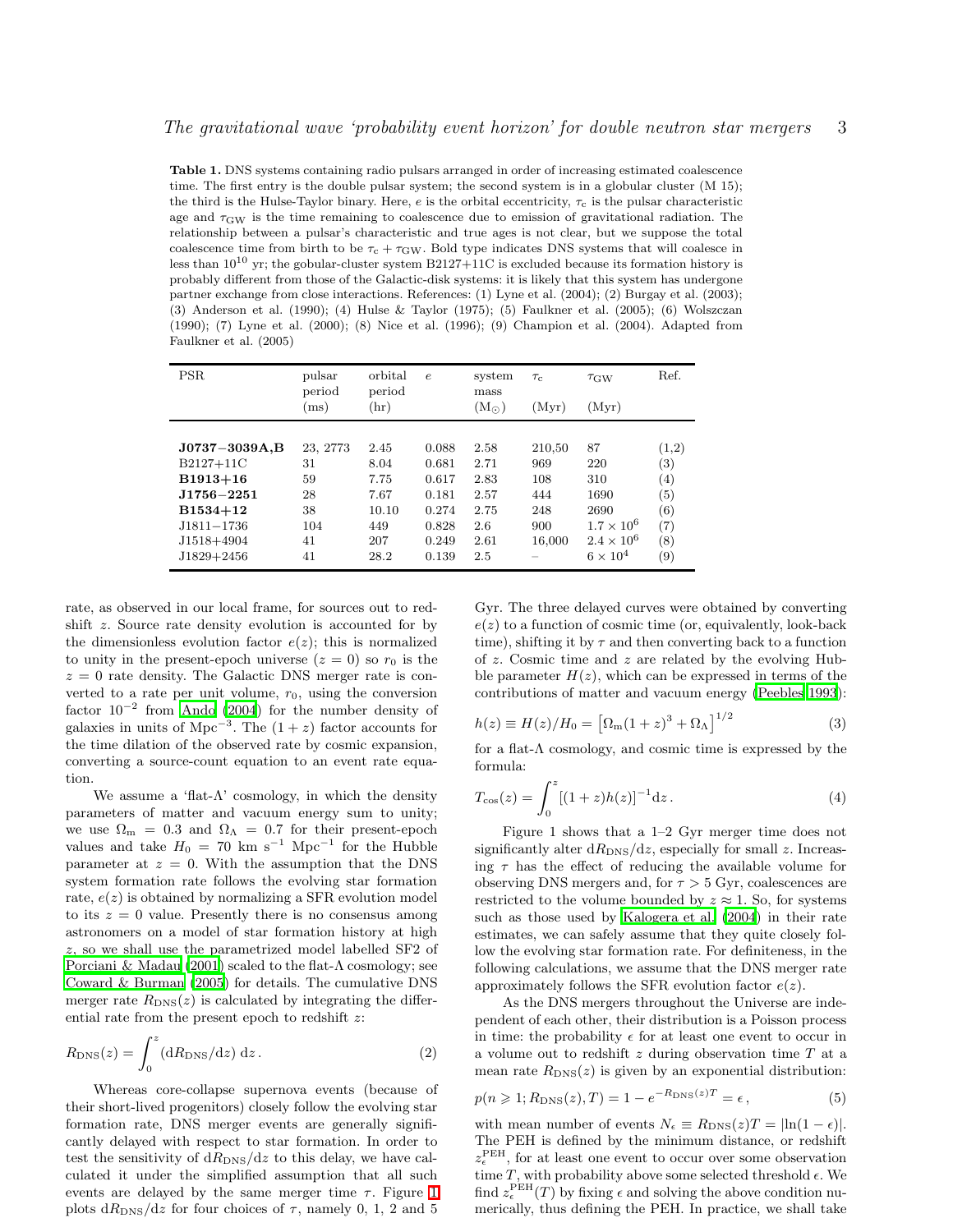Table 2. The probability for at least one DNS merger to occur within the volume bounded by the luminosity distance  $d_{\text{L}} = 20$ Mpc for one year of observation (Initial LIGO) and by  $d_{\rm L} = 200$ Mpc for one day (Advanced LIGO) assuming the Galactic DNS merger rate limits,  $R_{\text{DNS}}$ , from Kalogera et al. (2004).

| Galactic $R_{DNS}$ | $p(d_{\rm L} = 20$ Mpc; 1 yr) | $p(d_L = 200$ Mpc; 1 day) |
|--------------------|-------------------------------|---------------------------|
| $(Myr^{-1})$       | Initial LIGO                  | Advanced LIGO             |
| 292                | 0.13                          | 0.86                      |
| 17                 | 0.008                         | 0.11                      |

 $\epsilon = 0.95$ , corresponding to a 95% probability of observing at least one event within z, so  $N_{\epsilon} = 3$  is the mean number of events. Converting  $z_{\epsilon}^{\text{PEH}}(T)$  to luminosity distance  $d_{\text{L}\epsilon}^{\text{PEH}}(T)$ , and differentiating with respect to T then yields  $v_{\epsilon}^{\text{PEH}}(T)$ : the PEH velocity, which describes the rate at which observations penetrate into the low-probability 'tail' of the event distribution.

Table [2](#page-2-0) uses equation [\(5\)](#page-2-0) to calculate the probability for at least one DNS merger to occur within the volume bounded by  $d_{\text{L}} = 20$  Mpc for one year of observation (Initial LIGO) and within  $d_{\text{L}} = 200$  Mpc for one day (Advanced LIGO) using the maximum and minimum values of the Galactic DNS merger rate  $R_{\text{DNS}}$  as estimated by [Kalogera et al. \(2004\)](#page-6-5), namely 292 and 17  $Myr^{-1}$ . The two distances, 20 and 200 Mpc, correspond approximately to the detection thresholds for DNS merger detection for Initial and Advanced LIGO respectively. Figure [2](#page-3-0) plots  $d_{\text{L}\epsilon}^{\text{PEH}}(T)$ , using the upper and lower Galactic merger rate limits from Kalogera et al. (2004).

### 3 THE PEH FOR LIGO TO DETECT DNS MERGERS

For a DNS merger at distance  $r$  from the detector, the optimal GW signal-to-noise ratio,  $\rho$ , assuming matched filtering is [\(Hughes 2002\)](#page-6-12):

<span id="page-3-1"></span>
$$
\rho = 11.7 \frac{|\Psi|^2}{2.56} \left(\frac{r_{\text{LIGO}}}{r}\right) \tag{6}
$$

where  $r_{\text{LIGO}} = 20$  and 200 Mpc for Initial and Advanced LIGO respectively and  $|\Psi|^2$ , the angular sensitivity function of the detectors, averages to 2.56 over all sky and source positions. By substituting  $d_{\text{L}\epsilon}^{\text{PEH}}(T)$  for r in equation [\(6\)](#page-3-1), we obtain the DNS merger probability event horizon of the optimal signal-to-noise ratio:

$$
\rho_{\epsilon}^{\text{PEH}}(T) = 11.7 \frac{|\Psi|^2}{2.56} \left( \frac{r_{\text{LIGO}}}{d_{\text{Le}}^{\text{PEH}}(T)} \right). \tag{7}
$$

Assuming  $\rho \sim 11.7$ , corresponding to the detection threshold for a DNS merger in Advanced LIGO for an 'average' source at 200 Mpc [\(Hughes 2002](#page-6-12)), one can model the evolution of  $\rho$  as a function of duty cycle or observation time. Figure [3](#page-3-2) plots  $\rho_{0.95}^{\text{PEH}}(T)$ , showing the PEH for at least one DNS merger to occur during observation time  $T$ , with  $\rho \geqslant \rho_{0.95}^{\text{PEH}}(T)$ , for the upper and lower uncertainty limits of the local DNS rate densities [\(Kalogera et al. 2004\)](#page-6-5). For Advanced LIGO, at least one DNS merger with a  $\rho > 11.7$  will be detectable using a matched filter every 12–211 days with



<span id="page-3-0"></span>Figure 2. The PEH evolution for DNS mergers as a function of observation time assuming the Galactic merger rate limits from Kalogera et al. (2004): 292 Myr<sup>-1</sup> (dashed curve) and 17 Myr<sup>-1</sup> (solid line), and merger rate evolution following the instantaneous SFR. The horizontal lines show the 200 and 20 Mpc horizons, indicating the sensitivity limits for DNS coalescence detection assuming optimal filtering for Advanced and Initial LIGO.



<span id="page-3-2"></span>Figure 3. The 95% PEH for the temporal evolution of the signalto-noise ratio  $\rho_{\epsilon}^{\text{PEH}}(T)$  for Advanced and Initial LIGO using the local Galactic rate limits for DNS mergers from Kalogera et al. (2004): 292 Myr<sup>-1</sup> (dashed curve) and 17 Myr<sup>-1</sup> (solid line). For Advanced LIGO with detection threshold  $\rho > 11.7$  (assuming optimal filtering), at least one DNS merger will be detectable during 12–211 days of observation. For initial LIGO sensitivities, DNS mergers will be detectable in 22–380 yrs of observation and, for a  $\rho \sim 1$ , in 4–68 days. In the region below  $\rho = 11.7$ , individual mergers are unlikely to be detected, but the cumulative signal will manifest as 'geometrical noise' in interferometric data.

a 95% probability. For initial LIGO sensitivities, events with the same  $\rho$  will be detectable at a rate of one per 22–380 yr and for  $\rho \sim 1$ , one every 4–68 days. Although DNS mergers with  $\rho \leq 11.7$  will be present in the data, they are unlikely to be temporally resolved.

Here, we consider a signal comprised of an ensemble of chirp signals that result from the final mergers of cosmo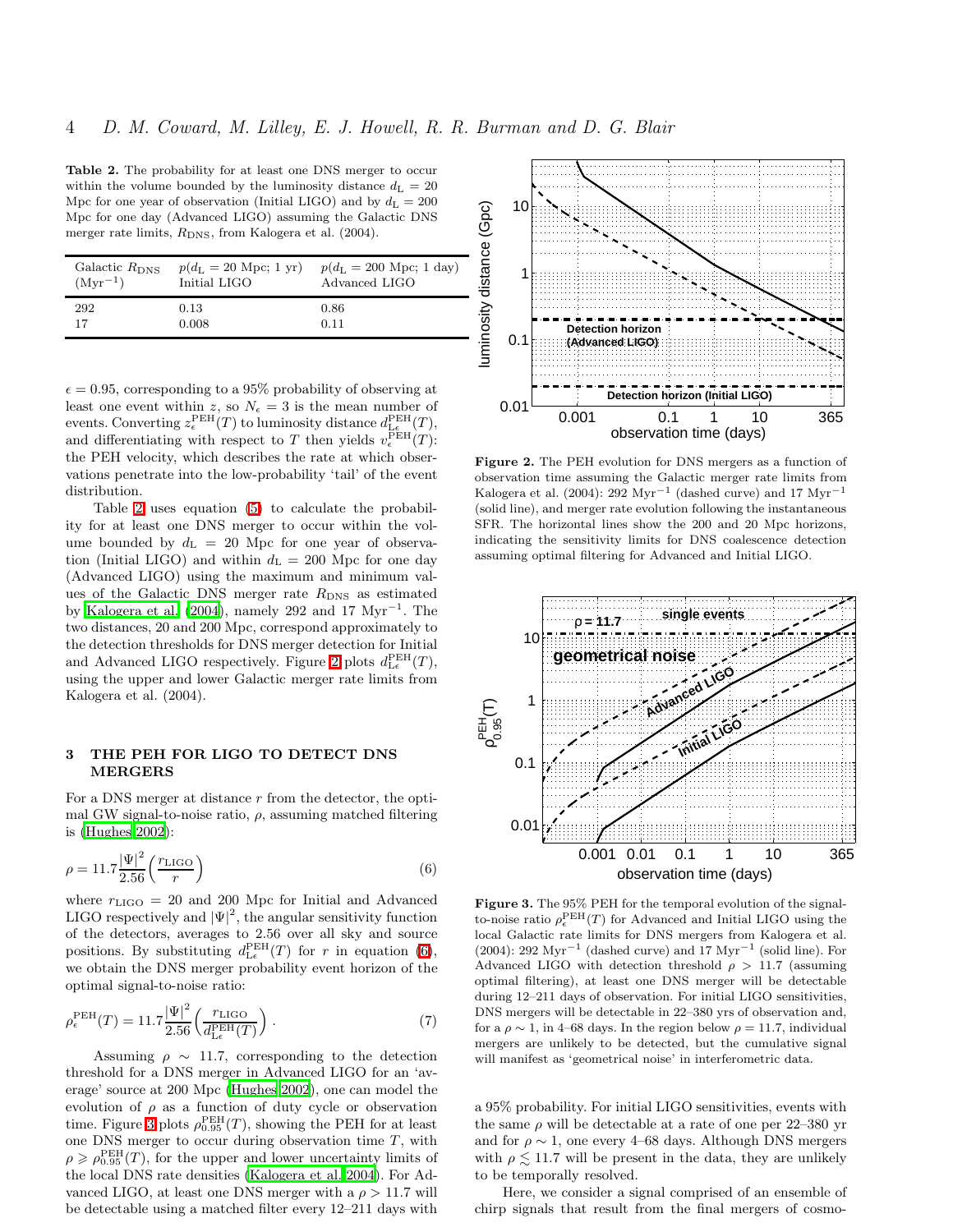logical DNSs. Even though the individual signals will not overlap, the cumulative background is stochastic because one cannot predict with certainty the exact temporal evolution of the signal. But, the GW amplitude distribution will be very different from a continuous astrophysical GW background. For a signal that consists of a sum of many continuously emitting, randomly distributed sources, such as the GW signal from the Galactic population of white dwarf-white dwarf or white dwarf-NS binaries, the central limit theorem predicts that the GW amplitude distribution will be Gaussian. The term 'confusion noise' is often used to describe the signal from the Galactic population of white dwarf-white dwarf binaries. In contrast, the GW background from DNS mergers has a non-Gaussian signature that is characterized by the spatial distribution of the sources, so we use the term geometrical noise to describe it.

### 4 THE PEH TECHNIQUE APPLIED TO SIMULATED DATA

[Coward, Burman & Blair \(2002a,b](#page-6-13)) developed a procedure to simulate time series of the GW signals from supernovae occurring throughout the Universe. The method has provided a tool to probe the statistical signature of cosmological 'standard candle' GW sources that follow the evolving star formation rate. In its simplest form, the simulation outputs a distribution of events in redshift as a function of observation time. Here, we use this procedure to extract the PEH signature from a distribution of observer-source distances and observation times. The PEH technique is a procedure that records the time and distance of successively closer events,  $(t_i, r_i)$ , that satisfy the condition  $r_{i+1} < r_i$ : each event in the PEH time series occurs at a shorter distance than the preceding one. A key feature of the procedure is that it probes the rate of an observer's penetration into the small probability 'tail' of an event distribution.

[Coward & Burman \(2005](#page-6-9)) applied this technique to the observed gamma-ray burst (GRB) redshift and observationtime distribution and found that it can be used to set limits on the local rate density of GRBs. Because it is sensitive to the distribution of events in the small probability tail, in this case corresponding to smaller volumes, the procedure 'tracks' the temporal evolution of close events as detected by an observer. If a time series is comprised of more than one class of event, then the PEH technique can identify these distributions based on the distribution of PEH data. This was shown by [Coward & Burman \(2005\)](#page-6-9), where the PEH model fitted to the data indicated that the anomalously close GRB 980245 probably does not belong to the 'classical' GRB population.

As a further proof of concept, we apply the PEH technique to a distribution of GW amplitudes from a simulated distribution of DNS mergers throughout the Universe. We use a DNS dimensionless characteristic GW amplitude  $h_c = 4 \times 10^{-21}$  at 20 Mpc [\(Schutz 1991](#page-6-14)) and a non-redshifted characteristic frequency  $f_c = 200$  Hz. The results are plotted in figure [4.](#page-4-0) The 5% and 95% PEH curves are shown along with the output from the PEH simulation shown as data points. The 5% PEH curve is interpreted as the 'null PEH', as there is a 95% probability that no events will be observed at an amplitude above this threshold.



<span id="page-4-0"></span>Figure 4. The PEH technique applied to a distribution of GW amplitudes from simulated DNS mergers throughout the Universe assuming the upper Galactic rate limit of 292 Myr−<sup>1</sup> from Kalogera et al. (2004). We use a DNS characteristic GW amplitude  $h_c = 4 \times 10^{-21}$  at 20 Mpc (Schutz 1991) and a non-redshifted characteristic frequency  $f_c = 200$  Hz. The 5% (or 95% probability of no events occurring) and 95% PEH curves for DNS mergers are shown, along with the output of the PEH simulation applied to a distribution of characteristic GW amplitudes modelled on DNS mergers, shown as filled circles. Also shown are the 5% and 95% 'Gaussian-noise PEHs', modelled on idealized interferometric detector noise–see text for details. The figure shows that the DNS merger PEHs evolve much faster than the Gaussian-noise PEHs.

In order to develop the PEH concept into a technique for GW data analysis, we need to incorporate a method for treating detector noise. For 'standard candle' sources, this can be done by working in terms of progressively increasing amplitudes rather than progressively decreasing redshifts, as shown in figure 5. Noise transients of varying amplitudes mimic sources at varying redshifts, enabling the introduction of a 'noise PEH'. Here we use a 'Gaussian-noise PEH'; this is based on a standard zero-mean Gaussian distribution with standard deviation  $s_d = h_{rms} \sqrt{f_s/2f_c}$ , modelled on idealized interferometric detector noise with  $h_{rms}$  denoting the root-mean-square amplitude of the noise and  $f_s$  the sampling frequency–see [Arnaud et al. \(2003](#page-5-4)). Figure 5 shows the 5% and 95% Gaussian-noise PEHs.

It is clear from the small gradient of the Gaussian-noise PEH curves that the temporal evolution of transients, originating from the tail of the distribution is slow. The striking feature of this figure is the gradient of the PEH curves for the source amplitude distribution: it is much bigger than for the Gaussian-noise case, because of the distance-amplitude relation. We define this type of PEH data as 'geometrical', because it is linked to the spatial distribution of sources.

We note that although we have incorporated SFR evolution and a cosmological model to calculate the DNS merger rate at high z, the PEH will be most sensitive to events that are comparable to or greater than the detection threshold of the detector. For Advanced LIGO, this will be of order several hundred Mpc ( $z \approx 0.05$ ), implying that the PEH will be dominated by sources in the local Universe where cosmological effects are minor.

Given that a geometrical signature is present in a time series, one can fit a PEH model to the data, with the local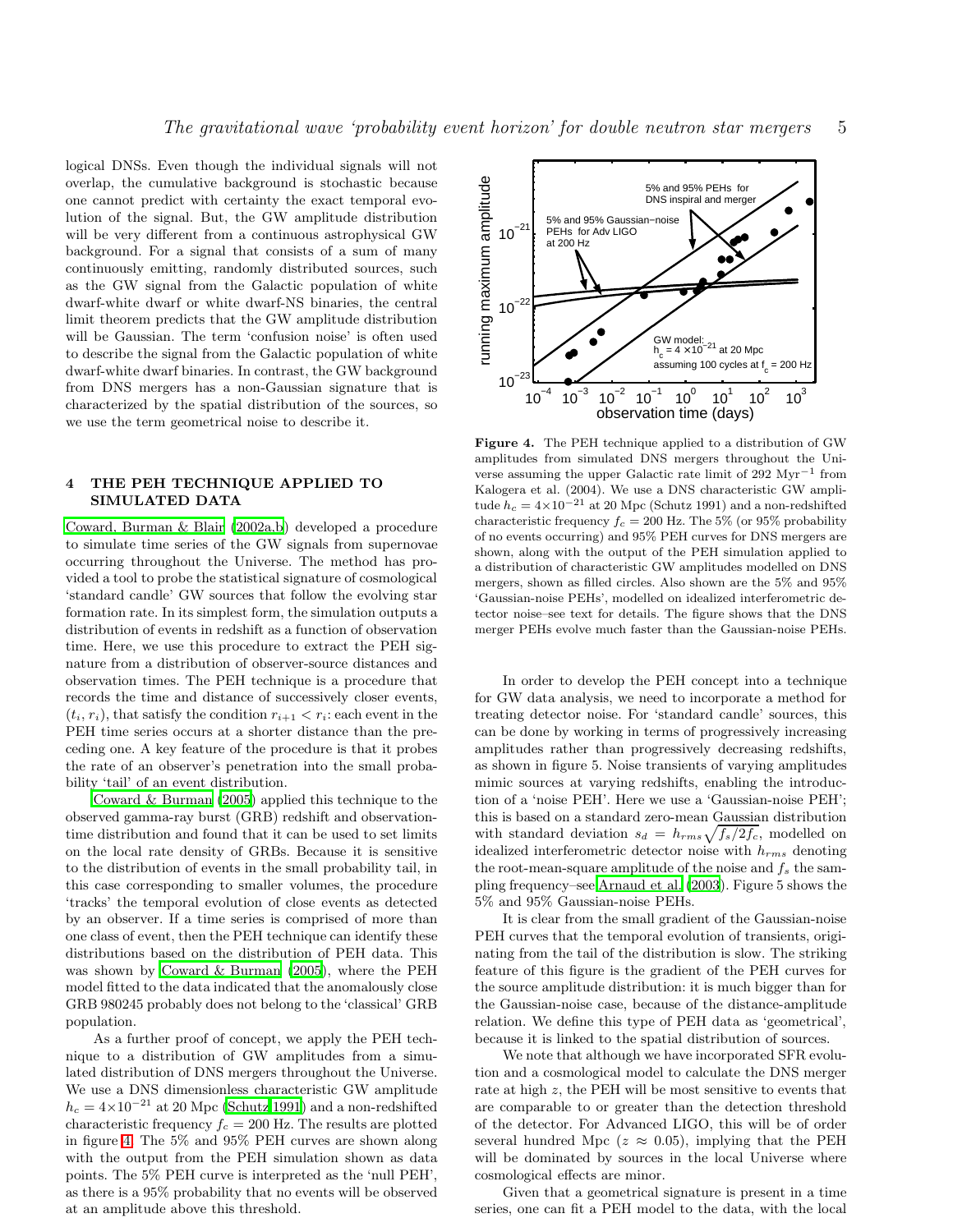rate density as a free parameter. In the presence of noise, this signature will be modified, but if the detector noise is well characterized, a fitting function constructed from the sum of both noise and geometrical distributions can be used. For small signal-noise ratios, the noise will dominate the PEH data for short observation times. But as observation time increases, the geometrical signature will grow at a faster rate than the noise. It is possible that the GW signal from DNS mergers can be identified before that of a single merger, occurring above the detector threshold, as shown in figure [3.](#page-3-2) We propose that there exists an intermediate detection regime, with pre-filtered signal-noise-ratio of less than unity, where the DNS merger rate is high enough that the geometrical signature could be identified in interferometer data. This type of search provides an opportunity to set upper limits on the DNS merger rate.

### 5 DISCUSSION

The cumulative signal from transient GW sources at cosmological distances is commonly described as a stochastic background because of the temporal randomness of the individual events. But we have shown here that, for a cosmic population of DNS mergers, the GW cumulative signal will be dominated by the spatial distribution and temporal evolution of the sources. We use the term 'geometrical' noise, because the GW amplitude distribution composed of DNS mergers is dominated by the spatial distribution of the sources.

Interestingly, geometrical noise from cosmic DNS mergers (and similar transient GW sources) is linked to the sensitivity of the detector and the cumulative event rate. If a GW detector could probe DNS mergers to distances corresponding to the time when they first occurred in the Universe, the detector could potentially resolve all events and there would be no geometrical noise from unresolved signals. However, if the cumulative rate measured in our frame were to be so high that the individual chirps would overlap, corresponding to a signal of duty cycle greater than unity, then the resulting signals would manifest as geometrical noise. This is unlikely for DNS mergers: the individual events are not expected to overlap but to be nonetheless not individually detectable because of the small signal-to-noise ratio.

We highlight the concept that the detectability of a GW stochastic background from DNS mergers throughout the Universe and of individual DNS mergers is linked to the observer via the instrument duty cycle, the cumulative event rate and the sensitivity of the detector. The PEH model is applied above to the detectability of DNS mergers with Advanced and Initial LIGO; it shows the temporal evolution of the GW signal from many faint unresolved events converging to detectable single events of high signal-to-noise ratio. Detection strategies based on the PEH model could utilize the geometrical signature of the temporal evolution of the chirp GW amplitude distribution. We plan to investigate the PEH technique further using simulated GW background and non-Gaussian noise data.

The PEH method could also be used to set constraints on the black hole-black hole (BH-BH) merger rate, which is presently highly uncertain. Although occurring at a lower intrinsic rate than DNS mergers, the GW emission from BH-

BH mergers is expected to be significantly higher, implying an enhanced detection rate because of the larger detection volume. Estimates range from 30–4000 yr<sup>−</sup><sup>1</sup> assuming a BH mass of 10 M<sub>☉</sub> and a detection horizon of  $z = 0.4$ [\(Thorne & Cutler 2002\)](#page-6-0) for Advanced LIGO sensitivity. We plan to use the BH-BH mass and merger rate distributions to determine if a PEH model could be developed and applied to interferometer data to set limits on the rate and mass distributions.

Although we have shown how the cumulative GW signal from DNS mergers should manifest in a time series, we have not yet tested how robust the above procedure is to the non-stationarity of the data. For instance, if a time series is plagued with non-Gaussian transients, then the effectiveness of the fitting procedure will be reduced, unless a good model for the transients is available.

We assume optimal (matched) filtering can be applied to the candidate transients, but the filters that will be most effective will not be exactly matched to individual events. The 'norm' and 'mean' filters, although not optimal, should perform at a significant fraction of a matched filter for transients where the signal is not completely characterized [\(Arnaud et al. 2003](#page-5-4)). We emphasize that using the PEH in a signal processing context is based on fitting to outliers using a model distribution and not 'detecting' individual events. Nonetheless, it is important to filter the data to select as many transients that are candidates for DNS mergers as possible. As a test of the robustness of the procedure using different filters, we plan to inject simulated cosmologically distributed GW transients into non-Gaussian noise.

We note that the simulated GW amplitude distribution will be modified by the detector antenna pattern, which we have not included in our simulations, where we used the mean value. In applying a PEH model to real data, account must be taken of the modulation and distortion of the signal by detector characteristics and by both detector and environmental noise. We plan to extend the current simulations by incorporating such effects as part of a program to test the sensitivity of the PEH fitting procedure.

## ACKNOWLEDGMENTS

D. M. Coward is supported by an Australian Research Council fellowship and M. Lilley is supported from the Australian Research Council grant DP0346344. This research is part of the research program of the Australian Consortium for Interferometric Gravitational Astronomy. We thank Dr Paul Saulson (LIGO) and the referee for several helpful comments and suggestions.

### <span id="page-5-2"></span><span id="page-5-0"></span>**REFERENCES**

- Ando S. 2004, Journal of Cosmology & Astroparticle Physics, 0406, 7
- <span id="page-5-4"></span>Arnaud N., et al. 2003, Phys. Rev. D, 67, 062004 Belczynski K., Kalogera V., Bulik T. 2002, ApJ, 572, 407
- 
- <span id="page-5-3"></span><span id="page-5-1"></span>Burgay M., et al., 2003, Nature, 426, 531 Bromm J.S., Loeb A. 2002, ApJ, 575, 111
- Chaurasia H.K., Bailes M. 2005 [astro-ph/0504021](http://arxiv.org/abs/astro-ph/0504021)